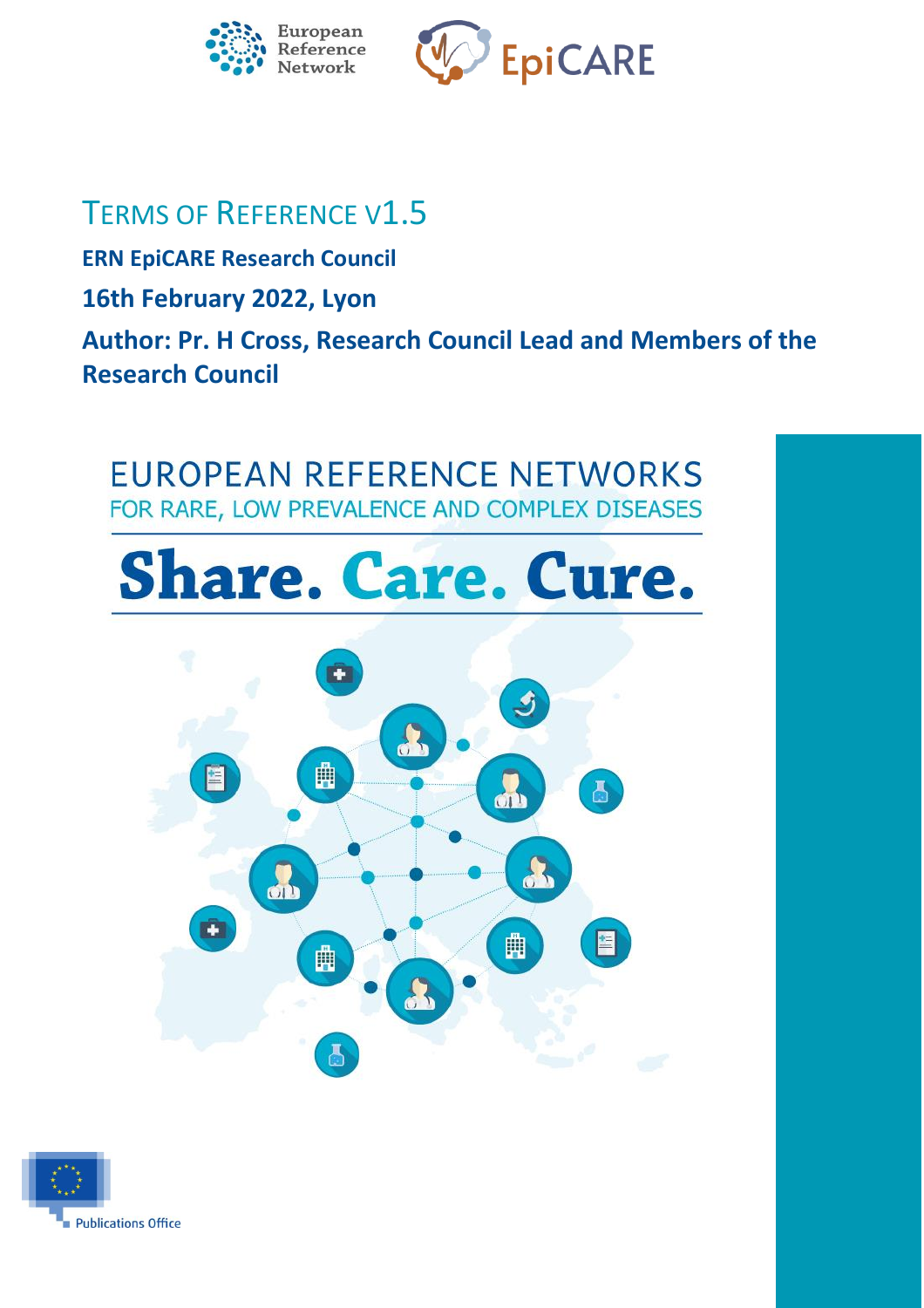## 1. Role/Purpose

The role of ERN EpiCAR Research Council is to support research conducted by EpiCARE members, with an aim to improve the quality and quantity of research within the network. This will include collaboration with other ERNs where applicable.

Specific goals include

- stimulating multi center studies,
- optimizing ethical, methodological, and statistical approaches
- to improve and optimize trial feasibility and reliability.

## 2. Term

These Terms of Reference are effective from 18<sup>th</sup> February 2022 and will be applicable until terminated by agreement of ERN EpiCARE Coordinator and the Research Council Committee.

#### 3. Membership

- 1. EpiCARE coordinator
- 2. Four further members as nominated by the steering committee and validated by the General Assembly
- 3. ECET Chair
- 4. One representative of the "Clinical trials and targeted medical therapies" (WP7)
- 5. One registry representative
- 6.. Representation from joint ERN/European research Initiatives (e.g. EJPRD, HBP)
- 7. Two ePAG representatives
- 8. Research projects manager of EpiCARE
- 9. EpiCARE data manager
- 10. One representative ILAE

Chair & deputy chair to be appointed from within the group every four years

#### 4. Roles and Responsibilities

To enhance, promote and develop research across the EpiCARE network through

- Circulation of funding opportunities
- Helping to develop projects across EpiCARE
- Evaluation/facilitation of multicenter projects across EpiCARE
- Development of long-term research strategies and priorities
- Connecting and liaising between Members of EpiCARE
- Tracking EpiCARE projects
- Liaising with the ePAG groups/patient associations to identify areas of patients' need
- Collaboration with the European Collaboration for Epilepsy Trials (ECET)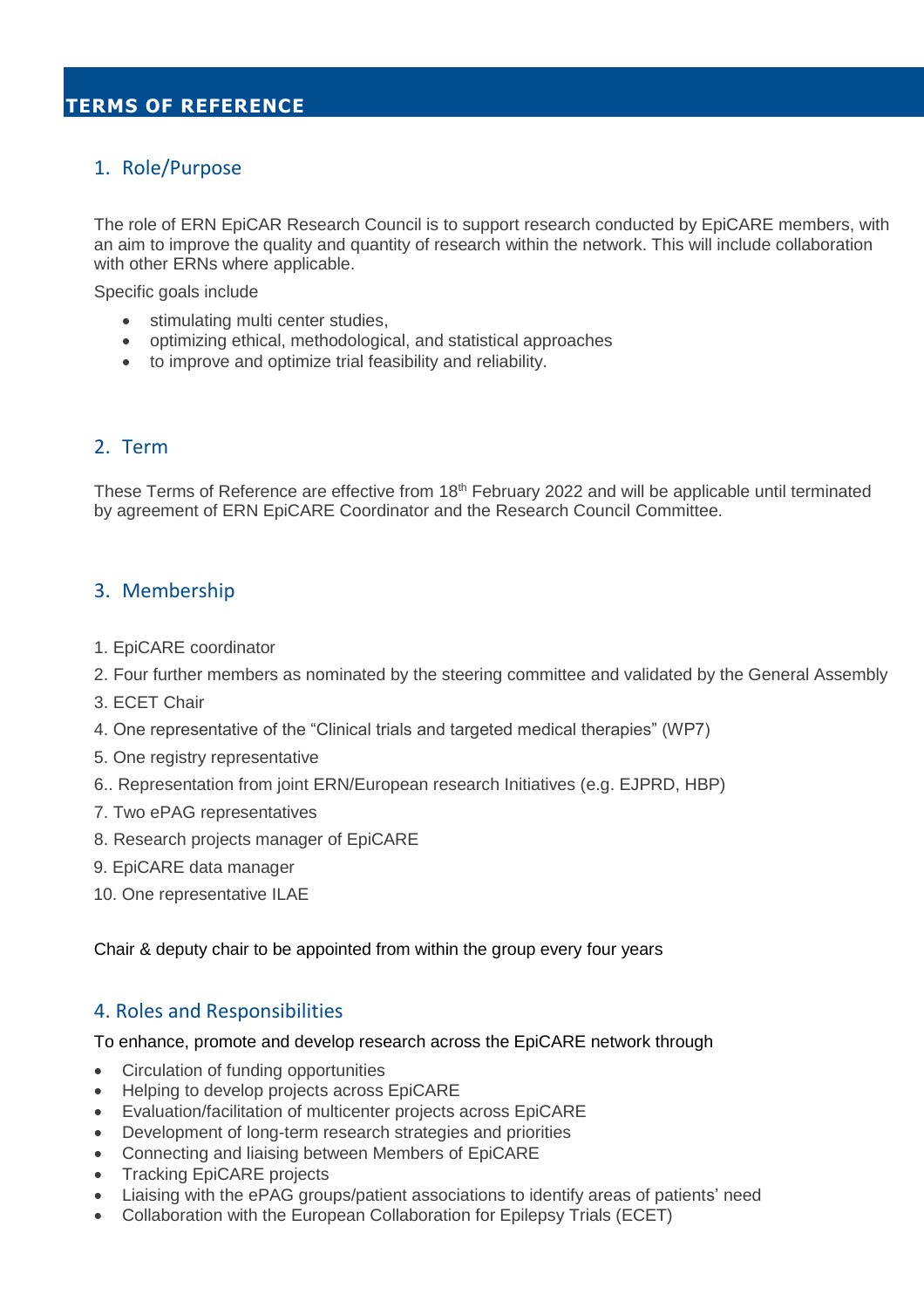Dissemination of outcomes of call submissions, results, and publications

# 5. Designation of an ERN EpiCARE project

An EpiCARE project will be defined as a project that is led by at least one HCP member of EpiCARE and involves two or more members (national or international) and

- Has undergone quality check/peer review by two members of the Research Council or external body
- Has received approval by the Research Council

# 6. Engagement with EpiCARE council by researchers

- I. If an application is to be submitted from EpiCARE HCP utilising the network, contact with the Research Council is recommended early in the process, at least 6 weeks prior to any funding application or deadline.
- II. If advice is sought on study design/development, contact will be made to the Research Contacts manager with an abstract, that will be circulated to relevant EpiCARE members to ask for immediate reply as to who would be interested to lead coordination for advice. Direct liaison will then be undertaken with the lead of the project.
- III. For any project requesting ePAG involvement, a request should come to the Research Council for liaison at least 6 weeks in advance of the deadline.
- IV. Letters of support may be provided for projects led by non-EpiCARE centres planning to engage members of EpiCARE, or those led by centres outside Europe. For such letters to be provided, the chair of the Research Council should be approached at least 2 weeks In advance of deadline with a synopsis of the project
- V. EpiCARE Research Council will commit to feedback to researchers in a timely manner prior to the deadlines

# 7. Confidentiality

For each new research project proposed by a member of EpiCARE, each EpiCARE member undertakes to take the necessary measures to preserve the confidentiality of this project with the same level of protection that it uses to protect/safeguard its own confidential information against any disclosure to a third party, which may under no circumstances be below a strict due diligence. Each EpiCARE member undertakes to not disclose such confidential information to other persons than their employees or agents who have a need to know for the purposes of the execution of the Terms of Reference and undertakes not to use them for other purposes. Each EpiCARE member also undertakes to obtain from their employees or persons under their responsibility, who will have to know all or part of this confidential information, the full adherence to a confidentiality agreement at least identical in extent and provisions to the present stipulations, and will assume, vis-à-vis the other party, full responsibility for any violation of these obligations.

The following information is not subject to the confidentiality mentioned above:

- Information which would be in the public domain on the date of their communication or that would be made available to the public by a third party, or
- Information which would be known to EpiCARE members out of the context of EpiCare, or
- Information which would be subsequently received from a third party with the right of disposal, or
- Information which would be developed by the personnel of an EpiCARE members receiving this information without it having been sent to them.
- Information which by its nature must be communicated and published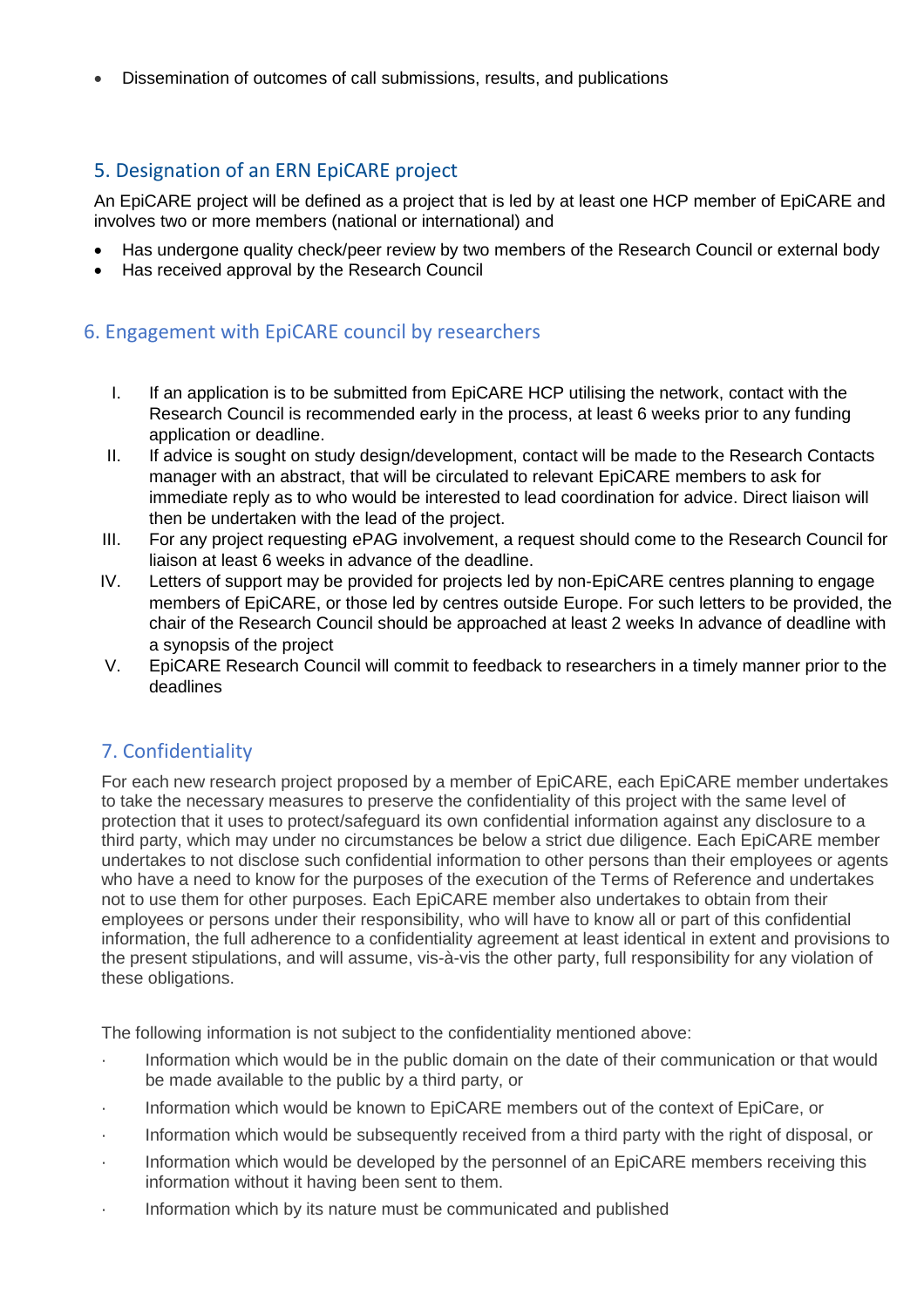Proof that information falls within one of the categories is the responsibility of the receiving party.

Notwithstanding the above, each EpiCARE member may disclose the confidential information to a public authority pursuant to a decision of a competent court, provided (i) that all public or judicial protective measures applicable to this type of information are implemented, (ii) that the other party be informed in

advance within a reasonable timeframe, and (iii) that the disclosing party takes all reasonable steps to limit the extent of this disclosure.

#### 8. Meetings of EpiCARE Research Council

Meetings will initially be every three months with the possibility of increasing this frequency dependent upon the number of research calls and applications being processed by the research council.

If a specific research call is launched between planned meetings, then an ad hoc meeting can be arranged with the relevant parties.

#### 9. Amendment, modification, and variation

These Terms of Reference may be amended, varied, or modified in writing after consultation and agreement by the members of the Research Council.